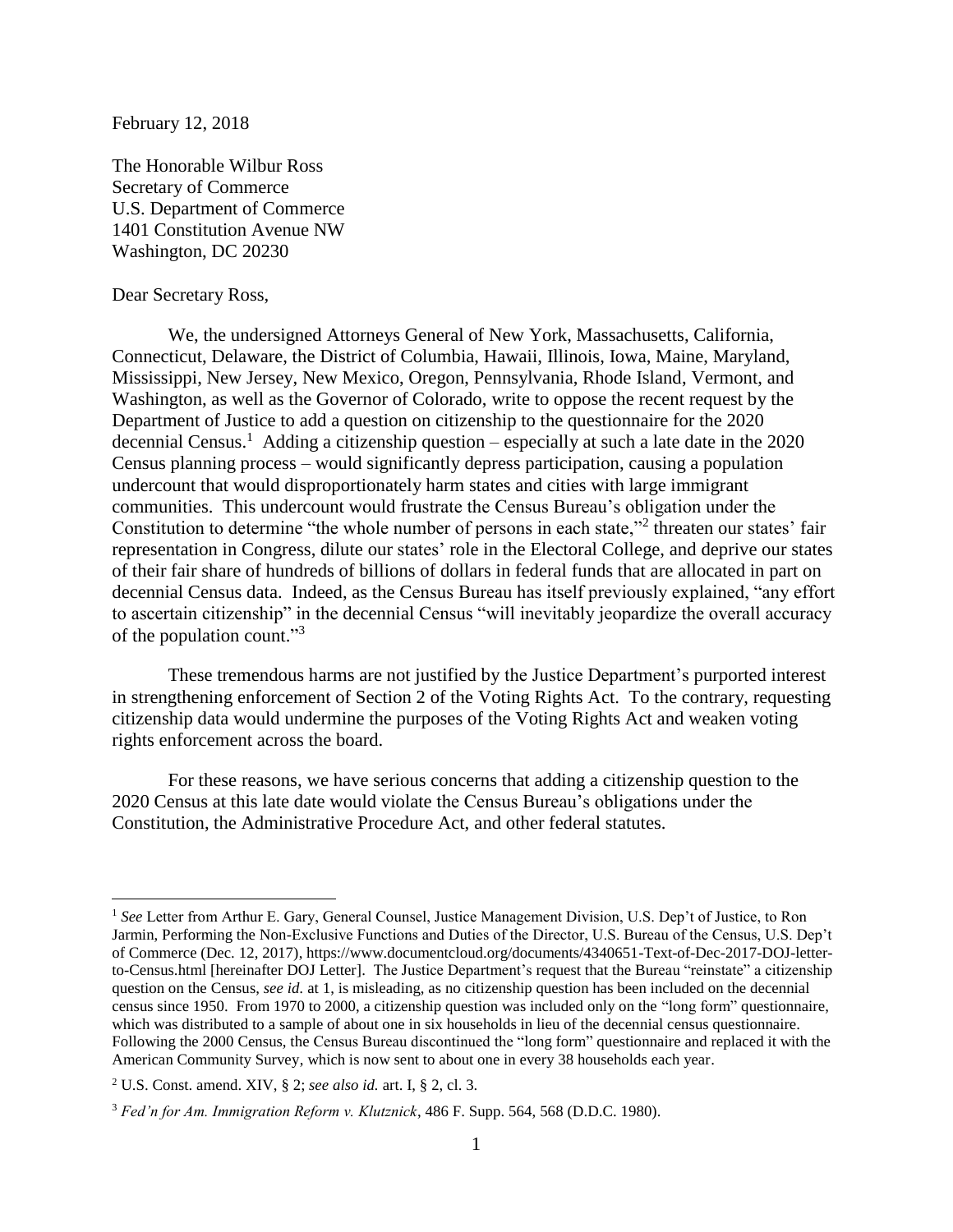Furthermore, the underfunding of the Census Bureau raises concerns that technology and implementation strategies will not be adequately developed before the start of the full 2020 Census. The lack of testing in rural areas is particularly disconcerting. We request your assurances that the Bureau will be able to cope with this funding crisis and provide a full and accurate enumeration of the population of each state.

**I. Adding a citizenship question at this late date would fatally undermine the accuracy of the 2020 Census, harming the states and our residents.** The Justice Department's request should be rejected because adding a citizenship question to the 2020 Census would reduce participation and response rates, threatening the Census Bureau's ability to comply with its obligations under the Constitution and harming the states' interests.

*1. Questions about citizenship would deter participation in the 2020 Census, undermining the constitutional mandate to conduct an "actual Enumeration."* The Constitution provides that Representatives "shall be apportioned among the several States . . . according to their respective Numbers,"<sup>4</sup> which requires "counting the whole number of persons in each State."<sup>5</sup> This count is to be determined by an "actual Enumeration" conducted every ten years.<sup>6</sup> It is well-settled that this "actual Enumeration" includes *all* residents, both citizens and noncitizens.<sup>7</sup> A citizenship question would hinder the Census Bureau's ability to complete this "actual Enumeration" by chilling participation in the 2020 Census by noncitizens and naturalized citizens alike.

The Census Bureau has long recognized the difficulty of counting immigrant and noncitizen communities. In preparing for the 2010 Census, the Bureau identified immigrants as one of several hard-to-count populations, and designed a significant public education campaign to increase participation from that group.<sup>8</sup> Similarly, in the lead up to the current decennial Census, the Bureau organized a working group to recommend strategies to minimize undercounts of undocumented immigrants, as well as immigrant Latinos and Asians.<sup>9</sup>

Notwithstanding these efforts, the difficulty of counting such groups has only increased in the current climate. Recent pretests by the Census Bureau have revealed that immigrant respondents increasingly expressed concerns about confidentiality and data sharing, especially

<sup>4</sup> *Id.* art. I, § 2, cl. 3.

<sup>5</sup> *Id.* amend. XIV, § 2.

<sup>6</sup> *Id.* art. I, § 2, cl. 3; *see also* 13 U.S.C. § 4 (delegating to the Secretary of Commerce authority to conduct the decennial census).

<sup>7</sup> *Klutznick*, 486 F. Supp. at 575-77.

<sup>8</sup> U.S. Census Bureau, *2010 Census Integrated Communications Plan*, 21, 75, 191, 223, 278 (Aug. 2008), https://www.census.gov/2010census/partners/pdf/2010\_ICC\_Plan\_Final\_Edited.pdf; U.S. Gov't Accountability Office, GAO-09-525T, *Communications Campaign Has Potential to Boost Participation*, 6 (Mar. 6, 2009), https://www.gao.gov/assets/130/122012.pdf*.*

<sup>9</sup> U.S. Census Bureau, Nat'l Advisory Comm. on Racial, Ethnic, and Other Populations, *Final Report of the Administrative Records, Internet, and Hard to Count Population Working Group*, 2, 8 (July 2016), https://www2.census.gov/cac/nac/reports/2016-07-admin\_internet-wg-report.pdf.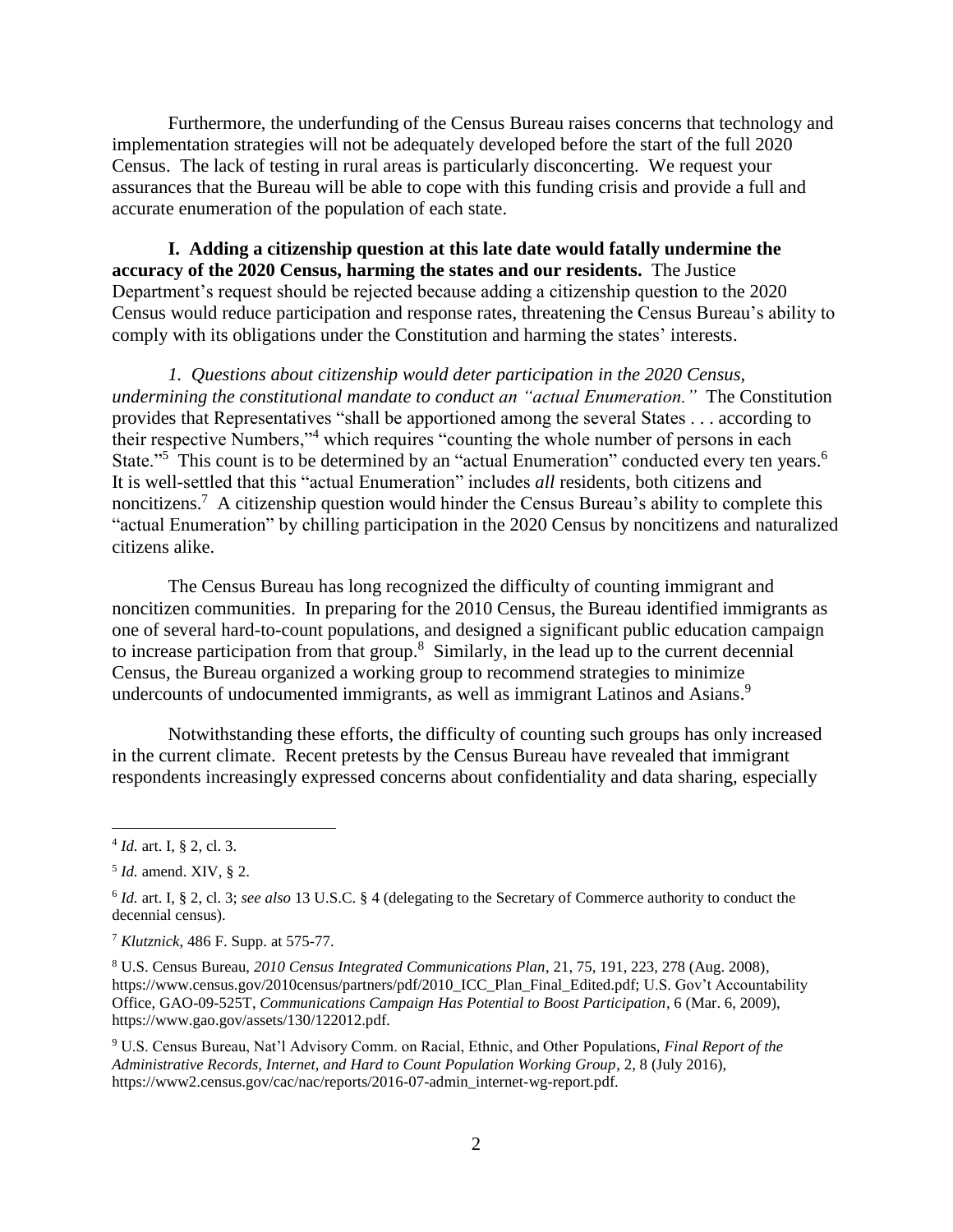when asked questions about citizenship.<sup>10</sup> Citing fears related to the current discourse on immigration policy, respondents have also refused to respond to questions and have ended interactions with surveyors.<sup>11</sup> The Census Bureau has recognized that these anxieties might present a barrier to participation in the 2020 Census, and may diminish overall data quality.<sup>12</sup> Even before the Department of Justice made its request, Census Bureau officials reported that early test surveys showed "an unprecedented groundswell in confidentiality and data-sharing concerns among immigrants or those who live with immigrants" related to the 2020 count.<sup>13</sup> The Bureau already acknowledges that questions about citizenship in *any* federal statistical survey are sensitive and must be treated with care<sup>14</sup>; adding a citizenship inquiry to the mandatory decennial Census would undoubtedly exacerbate these problems, leading to larger undercounts and less reliable data.

Indeed, in a brief filed with the Supreme Court less than three years ago, four former Directors of the Census Bureau – appointed by Presidents of both political parties – explained based on their experience that "a one-by-one citizenship inquiry would invariably lead to a lower response rate to the Census in general," and would "seriously frustrate the Census Bureau's ability to conduct the only count the Constitution expressly requires: determining the whole number of persons in each state in order to apportion House seats among the states."<sup>15</sup> The former Directors explained that "[r]ecent experience demonstrates lowered participation in the Census and increased suspicion of government collection of information in general. Particular anxiety exists among non-citizens. There would be little incentive for non-citizens to offer to the government their actual status; the result [of inquiring about citizenship status] would be a reduced rate of response overall and an increase in inaccurate responses."<sup>16</sup>

 $11$  *Id.* at 2.

 $\overline{a}$ 

<sup>13</sup> Mica Rosenberg, *U.S. Officials Worry Immigrant Fears Could Make Census Inaccurate*, Reuters (Nov. 30, 2017, 3:10 PM), https://www.reuters.com/article/us-usa-immigration-census/u-s-officials-worry-immigrant-fears-couldmake-census-inaccurate-idUSKBN1DU2U7. These concerns from some federal officials are shared by state-level experts with experience coordinating the administration of the decennial Census in their states. Massachusetts Secretary of the Commonwealth, William Galvin, for example, recently testified before a state legislative committee that a citizenship inquiry would be a clear deterrent to participating in the 2020 Census. *See* Christina Prignano, *Mass. secretary of state warns Trump could "sabotage" 2020 Census*, Boston Globe (Feb. 6, 2018), https://www.bostonglobe.com/metro/2018/02/06/mass-secretary-state-warns-trump-could-sabotagecensus/HH2b73v0o2dkddzrjYDyUK/story.html.

<sup>16</sup> *Id.* at 5.

<sup>&</sup>lt;sup>10</sup> Memorandum from the U.S. Census Bureau, Ctr. for Survey Measurement, to Assoc. Directorate for Research and Methodology, 1, 5-7 (Sept. 20, 2017), https://www2.census.gov/cac/nac/meetings/2017-11/Memo-Regarding-Respondent-Confidentiality-Concerns.pdf.

<sup>12</sup> U.S. Census Bureau, Nat'l Advisory Comm. on Racial, Ethnic, and Other Populations, *Respondent Confidentiality Concerns and Possible Effects on Response Rates and Data Quality for 2020 Census*, 2, 12-13, 15 (Nov. 2, 2017), https://www2.census.gov/cac/nac/meetings/2017-11/Meyers-NAC-Confidentiality-Presentation.pdf.

<sup>14</sup> U.S. Census Bureau, Data Stewardship Exec. Policy Comm., *DS-16: Policy on Respondent Identification and Sensitive Topics in Dependent Interviewing*, 1-2 (Dec. 9, 2014), https://www2.census.gov/foia/ds\_policies/ds016.pdf.

<sup>&</sup>lt;sup>15</sup> Brief of Former Directors of the U.S. Census Bureau as Amici Curiae Supporting Appellees at 25, *Evenwel v. Abbott*, 136 S. Ct. 1120 (2016) (No. 14-940).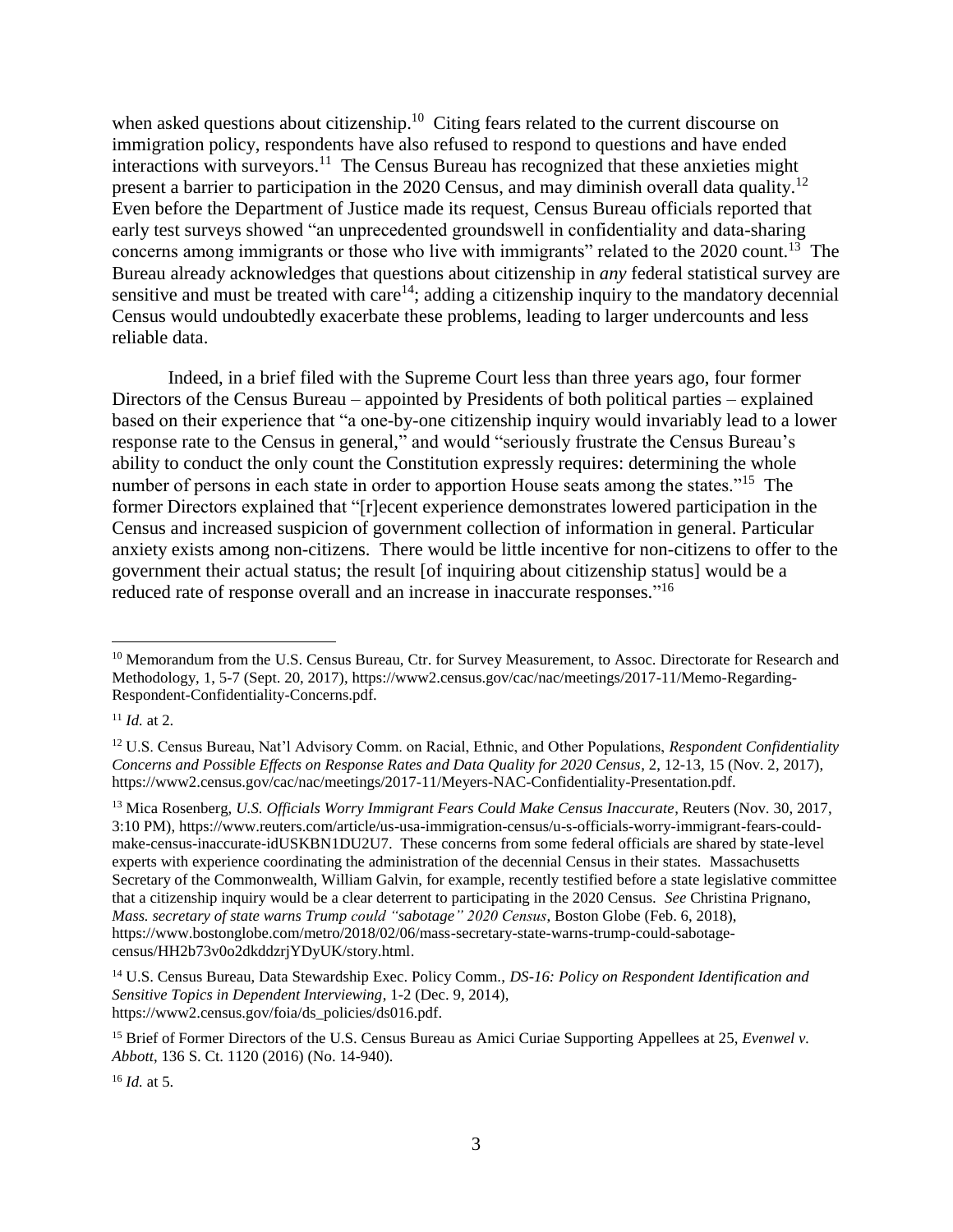The Census Bureau in fact declined to add a citizenship question to the 2010 Census questionnaire,  $17$  and has repeatedly warned against adding such a question to the decennial Census because of the risk of lower response rates and reduced accuracy.<sup>18</sup> As the Census Bureau has explained, questions about "citizenship are particularly sensitive" for individuals who "perceive[] any possibility of the information being used against them," and thus "any effort to ascertain citizenship will inevitably jeopardize the overall accuracy of the population count" required by the Constitution.<sup>19</sup>

*2. This threat to the accuracy of the 2020 Census is magnified by the extreme lateness of the Justice Department's proposal.* Even assuming it were possible to devise a citizenship inquiry that would not risk an unconstitutional undercount, it is far too late in the planning process for the Census Bureau to test and validate any such approach. The Bureau must meet a statutory deadline of March 31, 2018 – less than two months away – to submit its final questionnaire for the 2020 Census to Congress.<sup>20</sup> Two months is insufficient time to design and test a question as sensitive as this one consistent with the guidelines that apply to federal statistical agencies.

By statute, the Office of Management and Budget (OMB) has responsibility for coordinating the federal statistical system, including to ensure "the integrity, objectivity, impartiality, utility, and confidentiality of information collected for statistical purposes."<sup>21</sup> OMB is also required to establish government-wide guidelines and policies regarding statistical collection methods.<sup>22</sup> Consistent with these statutory obligations, OMB has published a number of Statistical Policy Directives that govern the data collection efforts of federal statistical agencies, including the Census Bureau.<sup>23</sup> These guidelines require, among other obligations, that agencies "ensure that all components of a survey function as intended . . . by conducting a pretest

<sup>19</sup> *Klutznick*, 486 F. Supp. at 568.

 $\overline{a}$ 

<sup>20</sup> 13 U.S.C. § 141(f)(2) (providing, with respect to each decennial census, "the Secretary [of Commerce] shall submit to the committees of Congress having legislative jurisdiction over the census . . . not later than 2 years before the appropriate census date, a report containing the Secretary's determination of the questions proposed to be included in such a census"); 13 U.S.C. § 141(a) (establishing April 1, 2020 as the decennial census date).

<sup>21</sup> 44 U.S.C. § 3504(e)(1); *see also* 44 U.S.C. § 3501(9); 44 U.S.C. §§ 3504(a)(1)(B)(iii), (e); Office of Mgmt. & Budget, *Statistical Programs of the United States Government, Fiscal Year 2017*, 3-4, 11 (2017).

 $22\,44$  U.S.C. § 3504(e)(3).

<sup>17</sup> *See* U.S. Census Bureau, *2010 Census Memorandum Planning Series No. 239, 2010 Census Content and Forms Design Program Assessment Report*, 14 (Sept. 25, 2012).

<sup>18</sup> *See Census Equity Act: Hearings Before the Subcomm. on Census & Population of the Comm. on Post Off. & Civ. Serv.* 43-45 (1989) (statement of C. Louis Kincannon, Deputy Director, U.S. Bureau of the Census); *Exclude Undocumented Residents from Census Counts Used for Apportionment: Hearing Before the Subcomm. on Post Office & Civil Serv.,* 100th Cong. 50-51 (1988) (testimony of John Keane, Director, U.S. Bureau of the Census) [hereinafter *Census Counts*].

<sup>23</sup> Office of Mgmt. & Budget, *Statistical Policy Directive No. 1: Fundamental Responsibilities of Federal Statistical Agencies and Recognized Statistical Units*, 79 Fed. Reg. 71,610 (Dec. 2, 2014); Office of Mgmt. & Budget, *Statistical Policy Directive No. 2: Standards & Guidelines for Statistical Surveys* (Sept. 2006); Office of Mgmt. & Budget, *Statistical Policy Directive No. 4: Release and Dissemination of Statistical Products Produced by Federal Statistical Agencies*, 73 Fed. Reg. 12,621 (Mar. 7, 2008).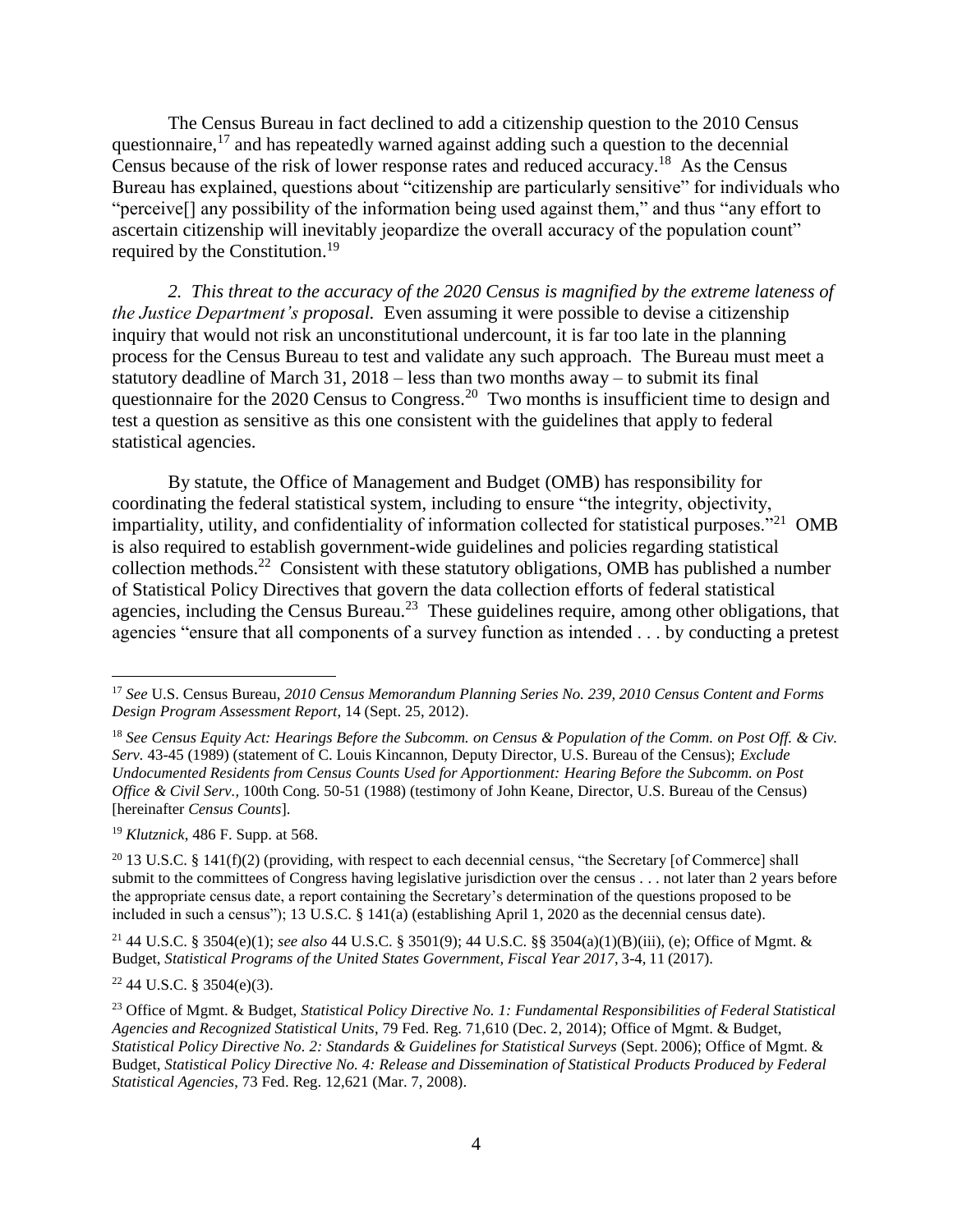of the survey components or by having successfully fielded the survey components on a previous occasion."<sup>24</sup> OMB specifically recommends pretesting new components of a survey prior to a field test, and incorporating results into the final design.

In addition, the Census Bureau has further clarified the statistical standards it must utilize to address the agency's unique methodological and operational challenges.<sup>25</sup> These standards require that all data collection instruments be tested "in a manner that balances data quality and respondent burden," and specifically require pretesting to ensure questions are not "unduly sensitive" and "do not cause undue burden<sup>"26</sup>

These requirements cannot reliably be met in the limited time available before the Census Bureau's March 31 deadline. The Census Bureau already developed and approved its National Content Test in 2015, which it characterized as its "primary mid-decade opportunity to compare different versions of questions prior to making final decisions for the 2020 Census."<sup>27</sup> And the 2018 End-to-End Census Test – which the Census Bureau describes as the "culmination" of its years-long process of testing and validating all aspects of the decennial Census design – is already underway, having begun in August  $2017<sup>28</sup>$  In short, there is insufficient time for the Census Bureau to conduct the extensive development and testing that would be required to comply with OMB guidelines for adding new questions to the 2020 Census while assuring its validity and accuracy. And as the Census Bureau has explained, conducting the Census with "untested and unproven procedures" would further undermine the Bureau's ability to conduct "a timely, accurate" enumeration.<sup>29</sup>

These concerns are heightened even further by the Census Bureau's already-precarious fiscal position as it prepares for the 2020 Census. The Bureau is dramatically underfunded, and the addition of a citizenship question would add significantly to the overall price of completing the Census. The Bureau's appropriated budget for Fiscal Year 2017 was roughly ten percent below its request, and was finalized seven months late.<sup>30</sup> And the administration's initial budget request for Fiscal Year 2018 proposed only a two percent increase for the Census Bureau over the previous year – well short of the resources needed for the Bureau to prepare adequately for

 $\overline{a}$ 

<sup>29</sup> *Census Counts*, at 49-50.

<sup>24</sup> Office of Mgmt. & Budget, *Statistical Policy Directive No. 2*, § 1.4 at 9 (2006).

<sup>25</sup> *See* U.S. Census Bureau, *Statistical Quality Standards*, ii (Jul. 2013), https://www.census.gov/content/dam/Census/about/about-the-bureau/policies\_and\_notices/quality/statisticalquality-standards/Quality\_Standards.pdf.

<sup>26</sup> *Id.* at 7-8 reqs. A2-3 & A2-3.3.

<sup>&</sup>lt;sup>27</sup> U.S. Census Bureau, *Information Collection Request: 2015 National Content Test*, 80 Fed. Reg. 29,609, 29,610 (May 22, 2015).

<sup>28</sup> U.S. Census Bureau, *Frequently Asked Questions for the 2018 End-to-End Census Test* (Dec. 20, 2017), https://www.census.gov/programs-surveys/decennial-census/2018-census-test/faqs.html.

<sup>30</sup> Robert Shapiro, *The 2020 Census May Be Wildly Inaccurate – And It Matters More Than You Think,* BROOKINGS (Aug. 31, 2017), https://www.brookings.edu/blog/fixgov/2017/08/31/the-2020-census-may-be-wildly-inaccurateand-it-matters-more-than-you-think/.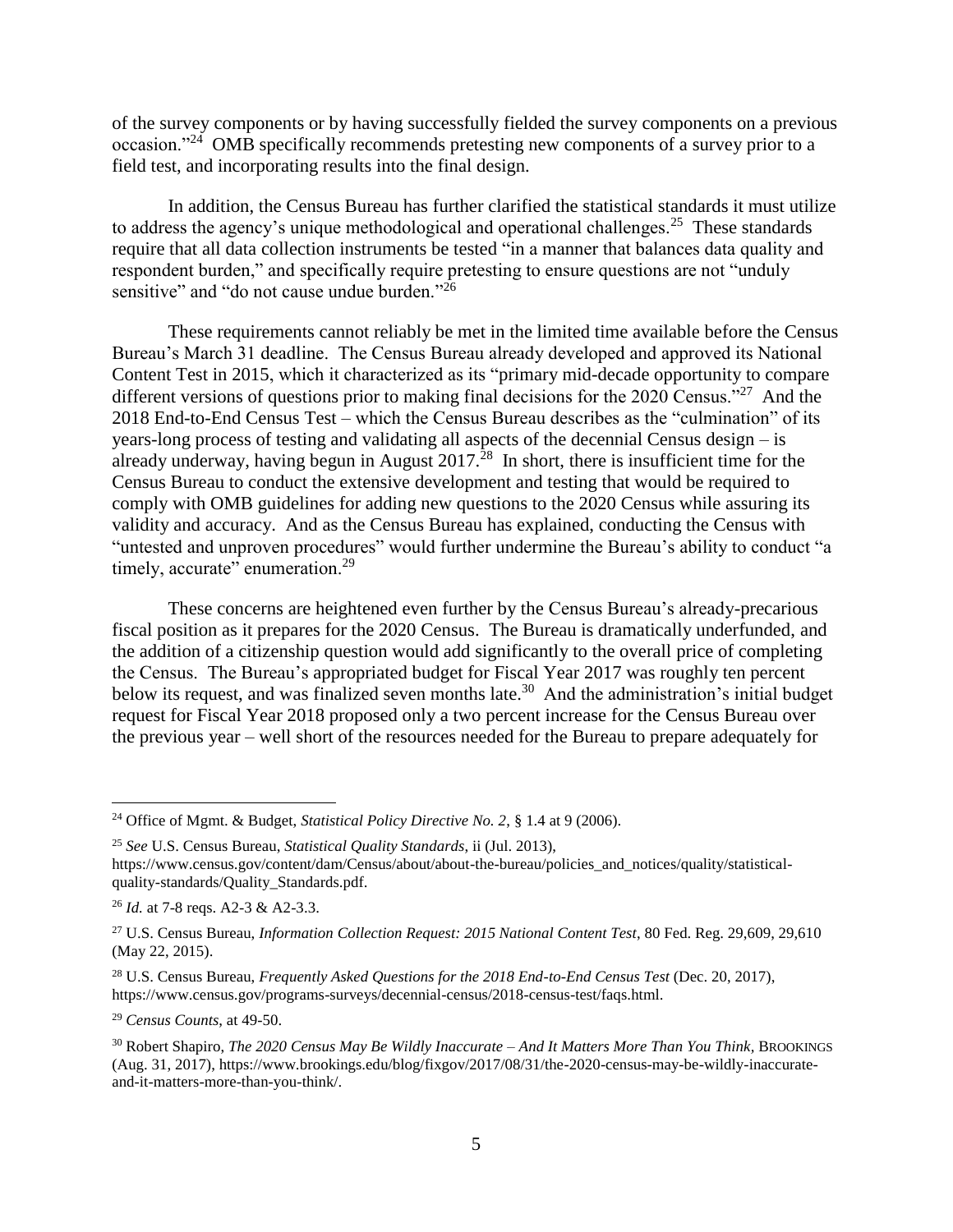the decennial Census.<sup>31</sup> Further exacerbating these budget constraints, the reduced response rates that a citizenship question would cause will result in vastly increased costs overall. Reduced response rates trigger an expensive in-person follow-up process, which could result in an estimated increase of hundreds of millions of dollars to the price tag for the 2020 Census.

Because of inadequate financial resources, unreliable cost estimates, information technology challenges, and other concerns, GAO has already placed the 2020 Census on its "High Risk List" of government programs at greatest risk of fraud, waste, abuse, and mismanagement.<sup>32</sup> Adding the challenge of testing and validating a question on citizenship to the tremendous operational and planning challenges that the Census Bureau already faces would increase the risk of error and heighten the chance of an undercount in our states.

*3. The states would be irreparably harmed by an inaccurate 2020 Census.* By deterring participation in the Census, the proposed citizenship question would harm everyone, citizens and non-citizens alike.

First, an inaccurate 2020 Census could result in widespread malapportionment of the states' representation in Congress. As noted, the Constitution requires that Representatives "shall be apportioned among the several States . . . according to their respective Numbers."<sup>33</sup> As provided by the Census Act, the Secretary of Commerce is required to use the decennial Census results to tabulate the total population by state and report those results to the President,  $34$  who must then "transmit to the Congress a statement showing the whole number of persons in each State . . . and the number of Representatives to which each State would be entitled.<sup>"35</sup> An undercount that fails accurately to report the "whole number of persons" in each state would result in an incorrect calculation of the number of Representatives to which each state is entitled, in violation of the Census Clause of the Constitution.<sup>36</sup> Inaccurate data would also jeopardize the ability of the states – and all of our local jurisdictions – to comply with the Fourteenth Amendment's one-person one-vote requirement when drawing district lines for everything from the state legislature to local city councils.<sup>37</sup> Moreover, there would be no possibility of correcting this harm for at least a decade, when the next decennial Census takes place – and no

<sup>34</sup> 13 U.S.C. § 141(a).

<sup>35</sup> 2 U.S.C. § 2a(a).

<sup>&</sup>lt;sup>31</sup> See id. (noting that the Census Bureau's funding increased 60 percent between 2007 and 2008 in advance of the 2010 Census).

<sup>32</sup> U.S. Gov't Accountability Office, GAO-17-317, *High-Risk Series: Progress on Many High-Risk Areas, While Substantial Efforts Needed on Others*, 220-31 (Feb. 2017), https://www.gao.gov/assets/690/682765.pdf.

<sup>33</sup> U.S. Const. art. I, § 2, cl. 3.

<sup>36</sup> *See, e.g.*, *Utah v. Evans*, 536 U.S. 452, 459 (2002) (challenge by the State of Utah and its Congressional delegation to a Census Bureau methodology that resulted in Utah receiving one less Representative in Congress); *Franklin v. Massachusetts*, 505 U.S. 788, 790-91 (1992) (challenge by the Commonwealth of Massachusetts to the Census Bureau's change in the method of counting overseas federal employees, which caused Massachusetts to receive one less seat in the House of Representatives).

<sup>37</sup> *See Reynolds v. Sims*, 377 U.S. 533, 568 (1964); *Baker v. Carr*, 369 U.S. 186, 208-09, 237 (1962).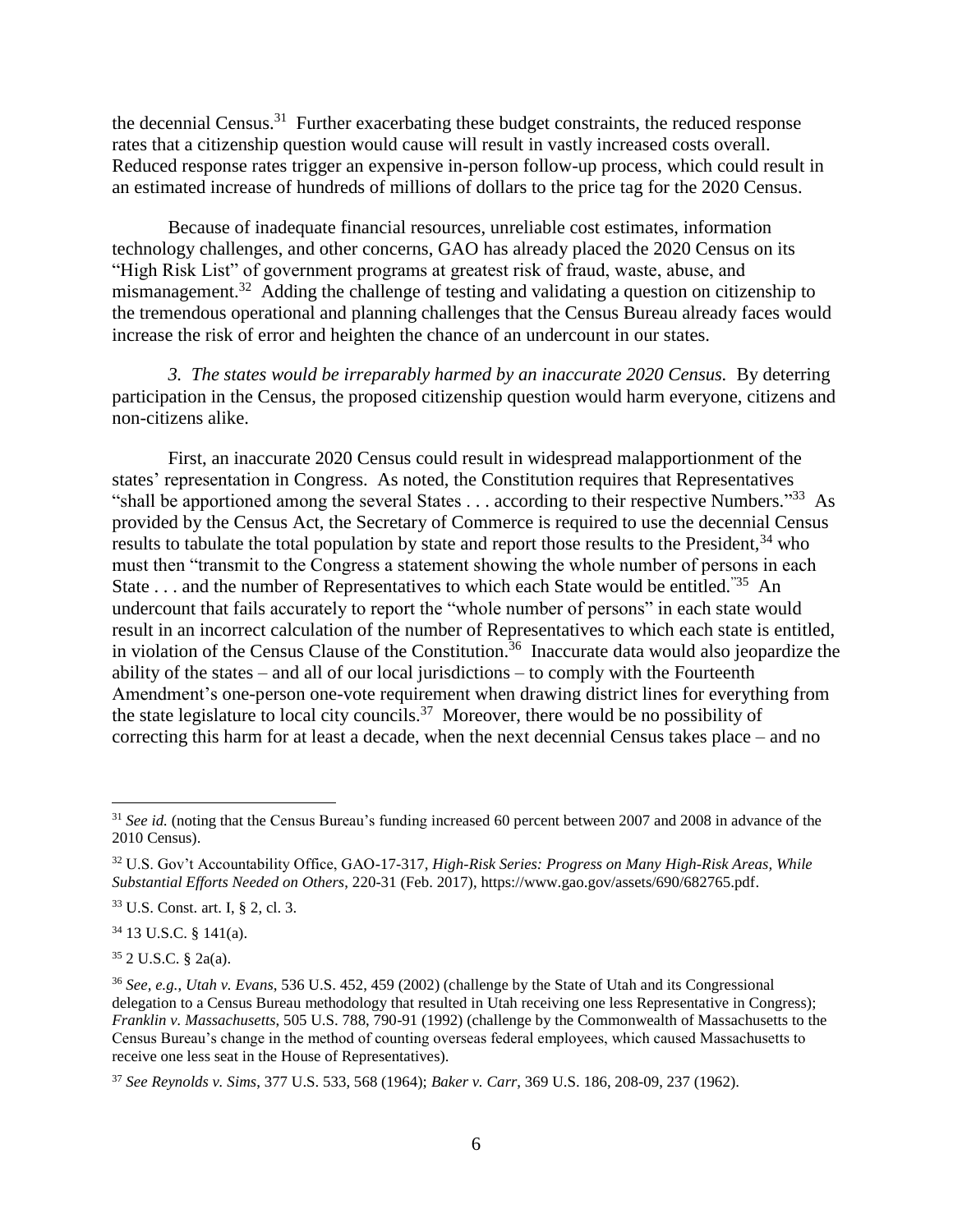way to undo the harm the states would suffer from a ten-year deprivation of their constitutional allotment of Representatives.

In addition, a Census undercount could affect state representation in the Electoral College. The Constitution assigns each state a number of electors equal to "the whole number of Senators and Representatives to which the State may be entitled in the Congress."<sup>38</sup> An undercount that affected the apportionment of Representatives would also misrepresent the number of electors each state should receive, thereby miscalculating each state's proper role in selecting the President and Vice President.

This extraordinary harm to the fabric of our federal system would come with equally significant financial harm. Data derived from the decennial Census guide the geographic distribution of hundreds of billions of dollars in federal grant funds to states and local areas. According to one estimate, there are about 300 Census-guided federal grant programs, with total appropriations in Fiscal Year 2015 of approximately \$700 billion.<sup>39</sup> These programs include Medicaid, the Supplemental Nutritional Assistance Program (SNAP), Title I grants to local educational agencies under the Elementary and Secondary Education Act, formula grants for highway planning and construction, Section 8 housing choice vouchers, the Low-Income Home Energy Assistance Program, and more.<sup>40</sup> In other words, a Census undercount would jeopardize critical federal funding the states need to provide health insurance, public education funding, food assistance, housing opportunities, energy assistance, and other services and support for millions of residents, regardless of citizenship status. Such widespread underfunding harms everyone, starting with the most vulnerable, including low-income communities and children.

The Census Bureau has both constitutional and statutory obligations to conduct an "actual enumeration." Including a question on the 2020 Census that would manipulate the count by scaring people away from being counted – causing grave harm to the states and our residents – is inconsistent with those obligations.<sup>41</sup>

**II. Adding a citizenship question to the 2020 Census would hamper the goals of the Voting Rights Act.** The Justice Department's request for citizenship data asserts that this information is necessary to ensure compliance with Section 2 of the Voting Rights Act. In fact, voting rights compliance will be undermined – not enhanced – by the addition of a citizenship question to the 2020 Census. Because the Justice Department's request is unsupported by its

<sup>38</sup> U.S. Const. art. II, § 2, cl. 2; *see also id.* amend. XII, amend. XXIII (allocating electors to the District of Columbia).

<sup>39</sup> *See* Andrew Reamer, *Counting for Dollars 2020: The Role of the Decennial Census in the Geographic Distribution of Federal Funds,* G.W. Inst. Pub. Pol'y (Aug. 22, 2017), https://gwipp.gwu.edu/counting-dollars-roledecennial-census-geographic-distribution-federal-funds.

<sup>40</sup> *See id.*

<sup>41</sup> *Cf. Dep't of Commerce v. U.S. House of Representatives*, 525 U.S. 316, 348 (1999) (Scalia, J., concurring) (noting that the purpose of a "genuine enumeration" is to accomplish "the most accurate way of determining population with minimal possibility of partisan manipulation").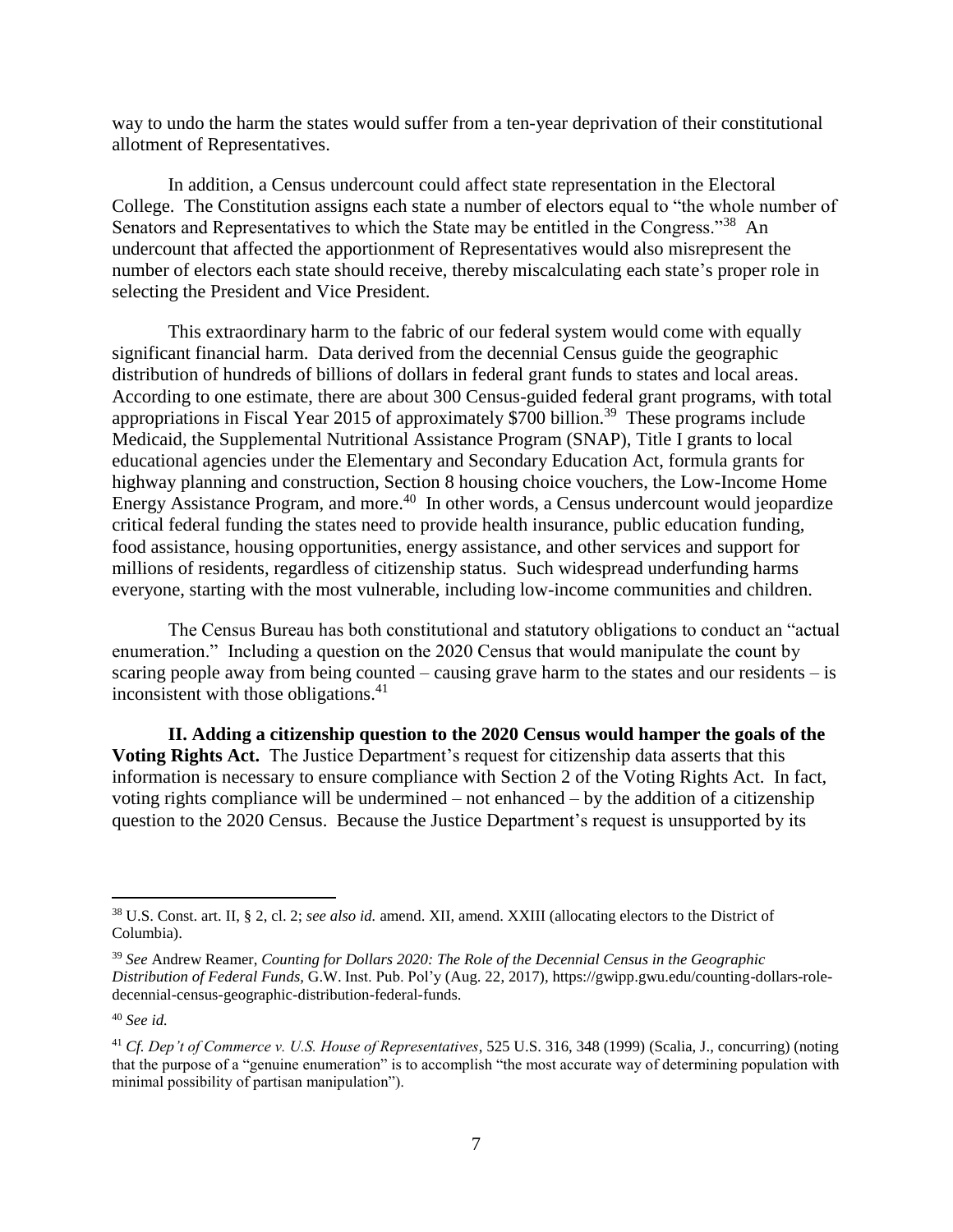stated reason, adding a citizenship question would be arbitrary and capricious under the Administrative Procedure Act.<sup>42</sup>

*1. Collecting citizenship data would undermine the goal of fair and effective representation for all communities, which the Voting Rights Act was enacted to protect.* The purpose of the Voting Rights Act is to accomplish "nondiscriminatory treatment by government – both in the imposition of voting qualifications and the provision or administration of governmental services, such as public schools, public housing and law enforcement."<sup>43</sup> Any method of enumeration that predictably undercounts some communities – as the Justice Department's proposal would do – will mean that those communities are not fairly represented when legislative seats are apportioned and district lines are drawn.

The Supreme Court has long made clear that legislators represent all constituents in the districts they serve, regardless of whether any particular individual is a citizen: "[T]he fundamental principle of representative government in this country" is "one of equal representation for equal numbers of people.<sup>144</sup> The Justice Department's request should be rejected because it would undermine this fundamental principle.

*2. Citizenship data from the decennial Census is unnecessary to enforce the vote-dilution prohibition in Section 2 of the Voting Rights Act.* The Justice Department's request should also be rejected because it is unsupported. The Justice Department contends that it needs a "reliable calculation of citizen voting-age population" (or "CVAP") in order to enforce the vote-dilution prohibition of Section 2. 45 But the Supreme Court has never held that *citizen* voting-age population is the proper measure for examining whether a minority group can constitute a majority in a single-member district (the first element of proving a vote-dilution claim).<sup>46</sup> The Justice Department notes that in *LULAC v. Perry*, the Supreme Court "analyz[ed] a vote-dilution claim by reference to citizen voting-age population,"<sup>47</sup> but fails to note that in a subsequent Section 2 case – *Bartlett v. Strickland* – the Court assessed the vote-dilution inquiry in terms of

<sup>42</sup> *See Motor Vehicle Mfrs. Ass'n v. State Farm Mut. Auto. Ins. Co.*, 463 U.S. 29, 43 (1983) (noting that an agency acts arbitrarily and capriciously when it "entirely fail[s] to consider an important aspect of the problem" or "offer[s] an explanation for its decision that runs counter to the evidence before the agency").

<sup>43</sup> *Katzenbach v. Morgan*, 384 U.S. 641, 652 (1966).

<sup>44</sup> *Reynolds*, 377 U.S. at 560-61; *see also Evenwel v. Abbott*, 136 S. Ct. 1120, 1131-32 (2016); *Davis v. Bandemer*, 478 U.S. 109, 132 (1986) (plurality opinion); *Daly v. Hunt*, 93 F.3d 1212, 1226 (4th Cir. 1996) (explaining that "people can affect what their representatives do in another way" besides voting: "through their right to petition their representatives to voice their concerns and interests on particular issues. This right is available to everyone, even those who are ineligible to vote.").

<sup>45</sup> DOJ Letter at 1.

<sup>46</sup> *Thornburg v. Gingles*, 478 U.S. 30, 50-51 (1986)

<sup>47</sup> DOJ Letter at 1 (citing *LULAC v. Perry*, 548 U.S. 399, 423-442 (2006)).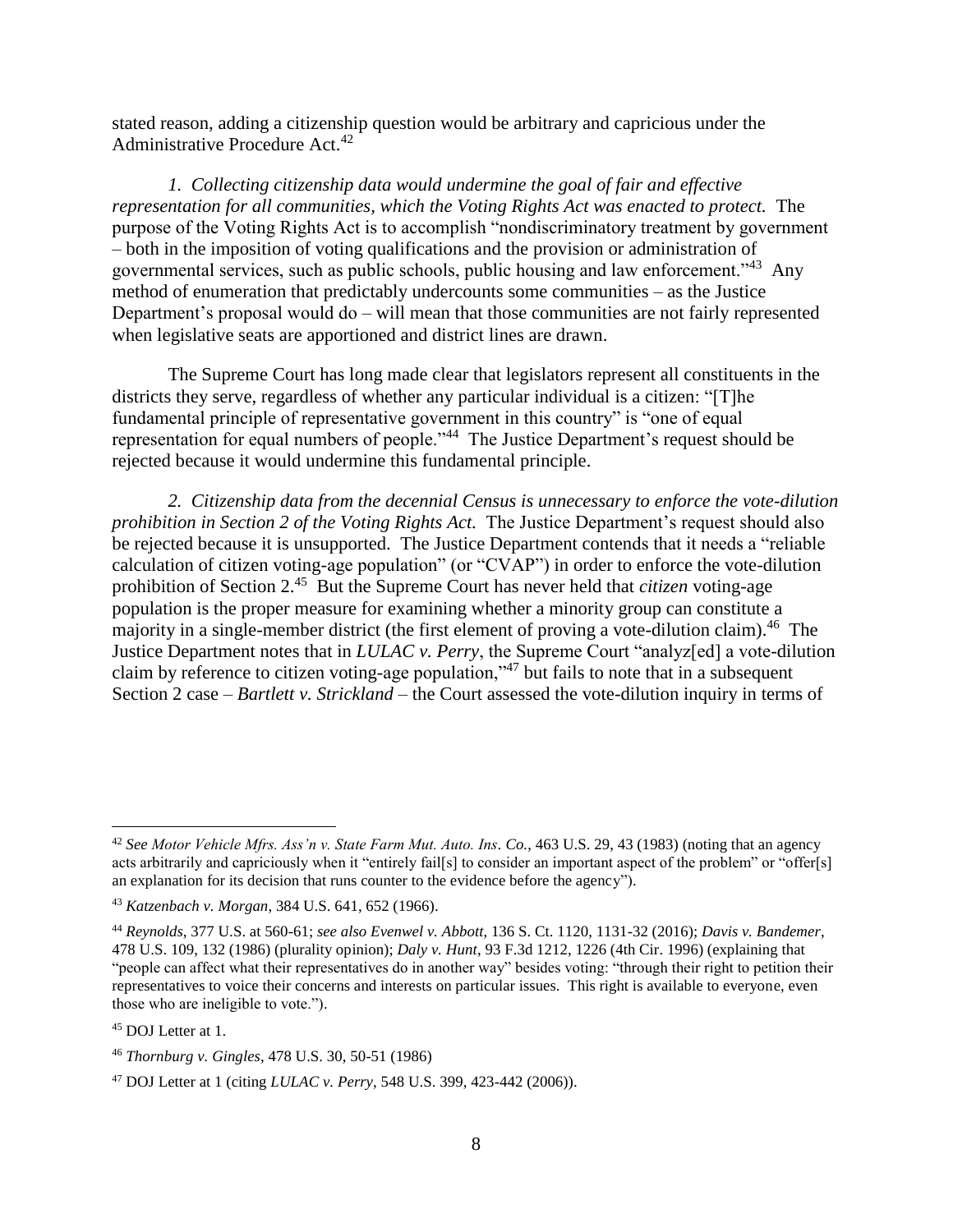"voting-age population."<sup>48</sup> The question of the appropriate population measure in Section 2 vote-dilution cases is, at best, unsettled.<sup>49</sup>

In addition, even if citizen voting-age population were required in all cases, adding a citizenship question to the Census would not give the Justice Department the "reliable calculation" of citizenship information it claims to need. The Census is of course only administered every ten years,<sup>50</sup> so any CVAP figures from the decennial Census would quickly become outdated and less reliable over the course of the subsequent decade as a result of population shifts. And a citizenship question would not provide information sufficient to ascertain the precise number of eligible voters in a district because district residents might be ineligible to vote for other reasons, such as prior felony convictions.

In any event, the Census Bureau's American Community Survey already collects citizenship data, and these estimates are available for the federal government to use as needed.

Indeed, Congress could not possibly have intended for effective Section 2 enforcement to depend on the availability of person-by-person citizenship data, because such data has never been available at any point since Section 2 has existed: not in 1965 when the Voting Rights Act was first enacted; not in 1982 when the Act was amended to clarify the vote-dilution standard; not in 1986 when the Supreme Court articulated the vote-dilution test in *Thornburg v. Gingles*. Because the Justice Department's request seeks data that has never before been required in Section 2 litigation – and that cannot reliably be collected in any event – it cannot credibly serve as the basis for major changes to the 2020 Census design that will undercut the accuracy of the constitutionally mandated enumeration.

**III. The addition of a question regarding citizenship to the 2020 Census is inconsistent with the Census Bureau's Information Quality Guidelines**. The Information Quality Act ("IQA") requires agencies to ensure that the information they disseminate to the public is accurate, reliable, and objective.<sup>51</sup> Consistent with this directive, the IQA requires OMB and other federal agencies to issue guidelines "ensuring and maximizing the quality, objectivity, utility, and integrity of information, including statistical information, disseminated by the agency."<sup>52</sup> Recognizing the critical importance of the information it disseminates, the

<sup>48</sup> *Bartlett v. Strickland*, 556 U.S. 1, 12 (2009) ("This case turns on whether the first *Gingles* requirement can be satisfied when the minority group makes up less than 50 percent of the voting-age population in the potential election district."); *see also id.* at 18 ("Unlike any of the standards proposed to allow crossover-district claims, the majority-minority rule relies on an objective, numerical test: Do minorities make up more than 50 percent of the voting-age population in the relevant geographic area? That rule provides straightforward guidance to courts and to those officials charged with drawing district lines to comply with § 2.").

<sup>49</sup> *See, e.g.*, *Sanchez v. State of Colo.*, 97 F.3d 1303, 1311 (10th Cir. 1996) ("Because *Gingles* advances a functional evaluation of whether the minority population is large enough to form a district in the first instance, the Circuits have been flexible in assessing the showing made for this precondition.").

<sup>50</sup> U.S. Const. art. I, § 2, cl. 3; 13 U.S.C. § 141(a).

<sup>51</sup> Consolidated Appropriations Act, 2001, Pub. L. No. 106-554, § 515, 114 Stat. 2763 (Dec. 21, 2000).

<sup>52</sup> *Id.*; *see also* Guidelines for Ensuring and Maximizing the Quality, Objectivity, Utility and Integrity of Information Disseminated by Federal Agencies, 67 Fed. Reg. 8457 (Feb. 22, 2002).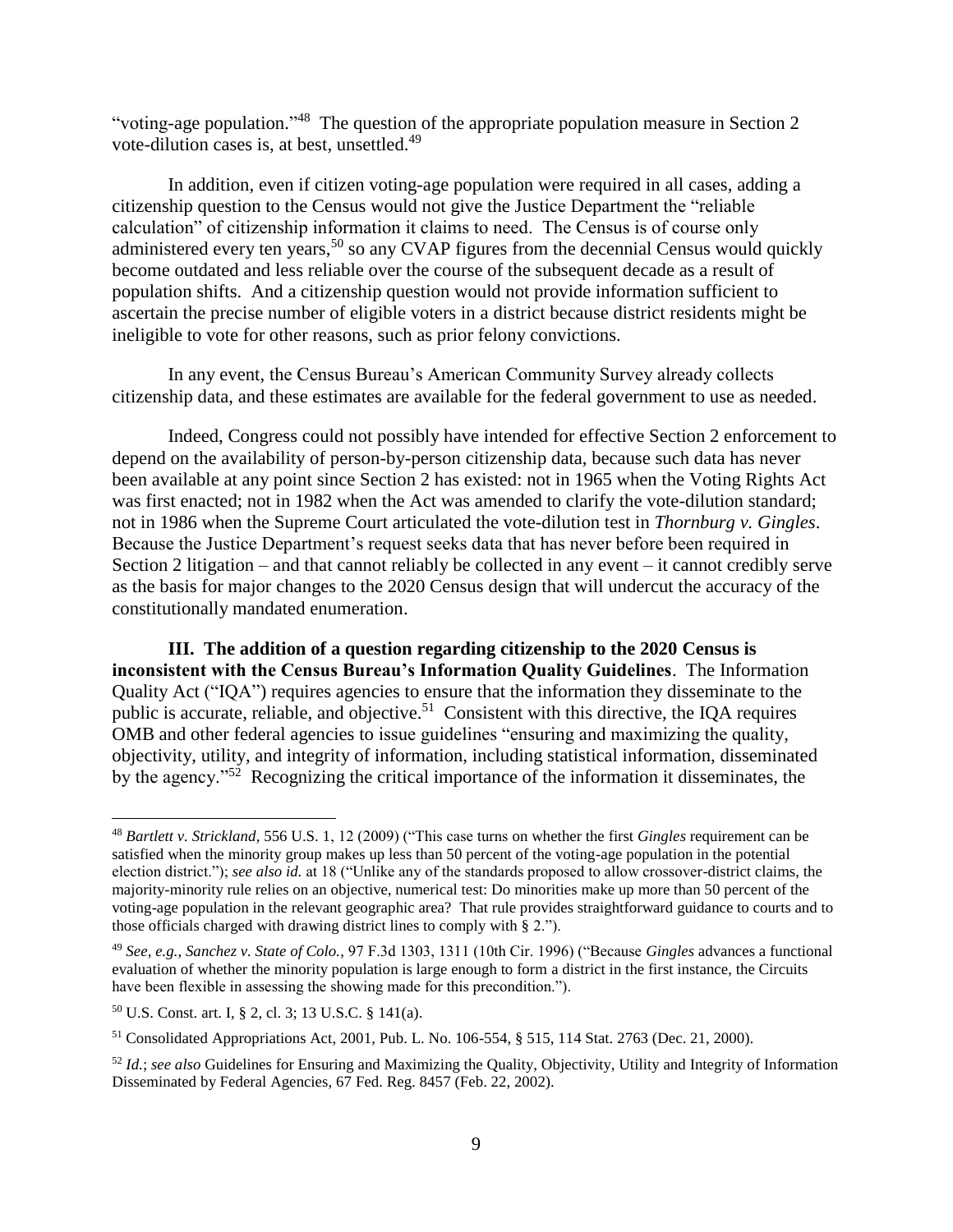Census Bureau has adopted particularly stringent agency-specific IQA guidelines. These guidelines provide detailed requirements that the Census Bureau must meet to ensure the "utility," "objectivity," "integrity," and "transparency" of information from the decennial Census.<sup>53</sup>

The Census Bureau's IQA guidelines disfavor questions that diminish response rates. The Bureau's guideline for ensuring "objectivity," requires collection and dissemination of information that is "accurate, reliable and unbiased."<sup>54</sup> To achieve this end, the guideline requires the Census Bureau to utilize collection methods that "minimiz[e] respondent burden."<sup>55</sup> This concern recognizes that respondents may choose not to respond when confronted by a question that is unduly sensitive or burdensome.<sup>56</sup> Burdensome questions may diminish the accuracy and reliability of data collected in surveys by driving down response rates. Indeed, the Census Bureau has acknowledged this very concern by adopting statistical standards that test for and revise these types of questions.<sup>57</sup>

The addition of a question regarding citizenship will diminish overall response rates. As noted above, many immigrant and citizen groups are likely to be highly sensitive to the citizenship inquiry. Adding this question to the 2020 Census questionnaire would impose a high burden on these groups, dissuade many from responding, and impair the survey's ultimate accuracy and reliability. As a result, by adding a citizenship inquiry to the questionnaire, the Census Bureau would hinder compliance with its own objectivity standard.

Moreover, the Census Bureau has not taken any steps to test the citizenship inquiry and its impact on potential respondents. The objectivity standard applies not only to the utilization of a particular data collection method, but also to the development of that method.  $58$  As noted above, both OMB and the Census Bureau have adopted statistical standards that require pretesting in the development of data collection methods and survey questions.<sup>59</sup> To date, the Census Bureau has not engaged in any pretesting of the citizenship question. As a result, adoption of the citizenship question would conflict with the agency's IQA guidelines, and the Census Bureau should reject requests to include that question on the 2020 Census questionnaire.

<sup>57</sup> *Id.* 

<sup>53</sup> *Information Quality Guidelines*, U.S. Census Bureau (May 12, 2015), https://www.census.gov/about/policies/quality/guidelines.html.

<sup>54</sup> *Information Quality: Objectivity,* U.S. Census Bureau (Apr. 17, 2015), https://www.census.gov/about/policies/quality/guidelines/objectivity.html.

<sup>&</sup>lt;sup>55</sup> *Id*; Similarly, OMB's statistical standards require the Census Bureau to design its data collection instruments and methods "in a manner that achieves the best balance between maximizing data quality . . . while minimizing respondent burden and cost." Office of Mgmt. & Budget, *Statistical Policy Directive No. 2,* § 2.3 at 11.

<sup>56</sup> U.S. Census Bureau, *Statistical Quality Standards*, at A2-3.3.

<sup>58</sup> U.S. Census Bureau, *Information Quality: Objectivity*.

<sup>59</sup> Office of Mgmt. & Budget, *Statistical Policy Directive No. 2,* § 1.4 at 9; U.S. Census Bureau, *Statistical Quality Standards*, ii.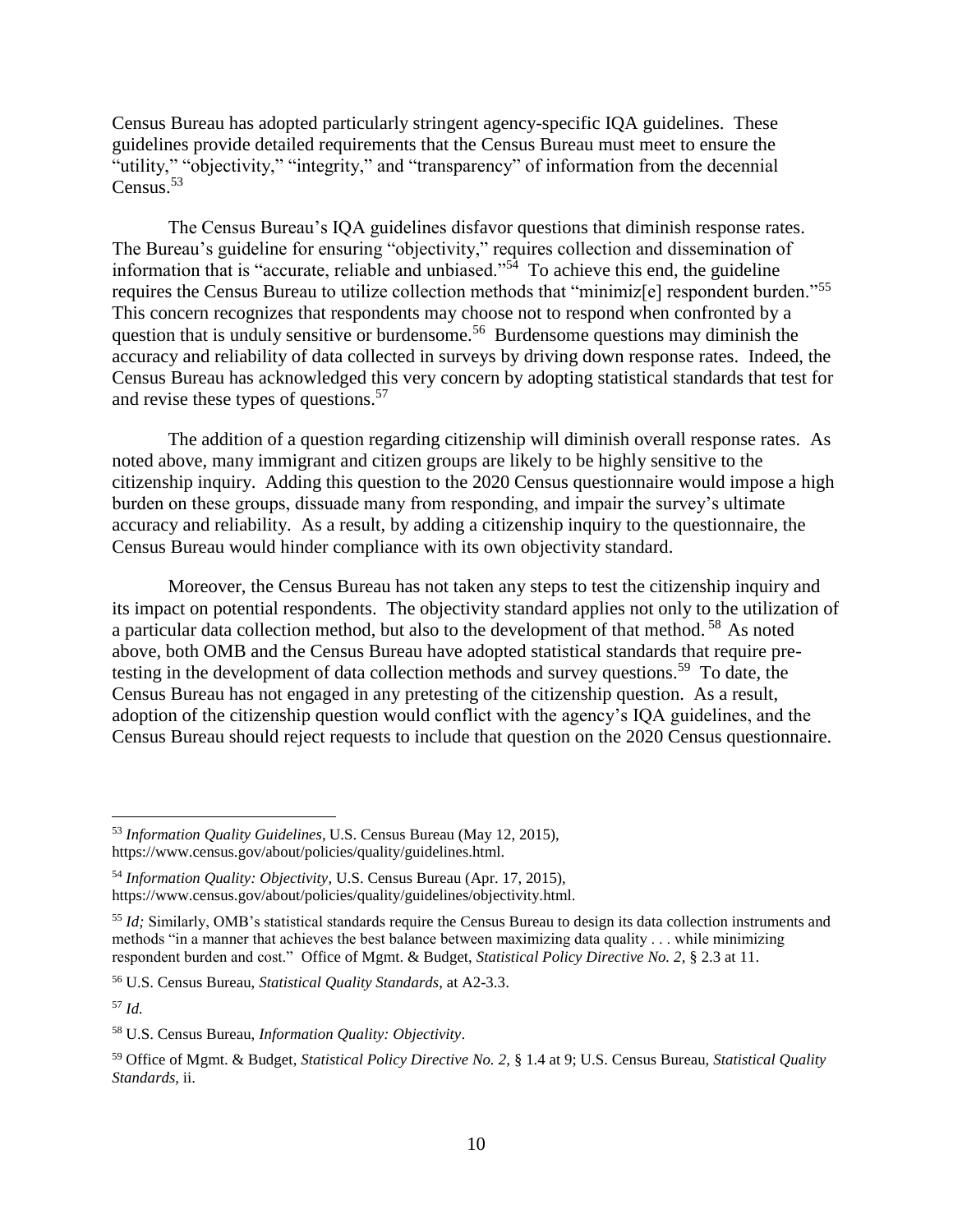**IV. Conclusion.** Fair, proportionate electoral representation in our democracy depends on valid Census data. The proposal to add a citizenship question to the 2020 Census questionnaire would defeat that goal, violate the Constitution, and undermine the purposes of the Voting Rights Act that the Justice Department claims it wants to protect. Because inclusion of a citizenship question would threaten the Census Bureau's ability to conduct its constitutionallymandated role, and would be arbitrary and capricious under the Administrative Procedure Act – causing significant, direct harm to our states and residents – we urge you to reject the Justice Department's request.

Sincerely,

Ein T. Sulm **\_\_\_\_\_\_\_\_\_\_\_\_\_\_\_\_\_\_\_\_\_\_\_\_\_\_\_\_\_\_\_\_\_\_\_\_\_**

**ERIC T. SCHNEIDERMAN**  Attorney General of the State of New York

**\_\_\_\_\_\_\_\_\_\_\_\_\_\_\_\_\_\_\_\_\_\_\_\_\_\_\_\_\_\_\_\_\_\_\_\_**

**XAVIER BECERRA** Attorney General of the State of California

San Histen (00pg **\_\_\_\_\_\_\_\_\_\_\_\_\_\_\_\_\_\_\_\_\_\_\_\_\_\_\_\_\_\_\_\_\_\_\_\_**

**JOHN W. HICKENLOOPER** Governor of the State of Colorado

 $\frac{1}{2}$ 

**MATTHEW DENN** Attorney General of the State of Delaware

Russell L. Sugali

**RUSSELL SUZUKI** Acting Attorney General of the State of Hawaii

**\_\_\_\_\_\_\_\_\_\_\_\_\_\_\_\_\_\_\_\_\_\_\_\_\_\_\_\_\_\_\_\_\_\_\_\_**

*/s Thomas Miller*

**THOMAS J. MILLER** Attorney General of the State of Iowa

**\_\_\_\_\_\_\_\_\_\_\_\_\_\_\_\_\_\_\_\_\_\_\_\_\_\_\_\_\_\_\_\_\_\_\_\_**

**MAURA HEALEY** Attorney General for the Commonwealth of **Massachusetts** 

**\_\_\_\_\_\_\_\_\_\_\_\_\_\_\_\_\_\_\_\_\_\_\_\_\_\_\_\_\_\_\_\_\_\_\_\_**

**GEORGE JEPSEN** Attorney General of the State of Connecticut

**\_\_\_\_\_\_\_\_\_\_\_\_\_\_\_\_\_\_\_\_\_\_\_\_\_\_\_\_\_\_\_\_\_\_\_\_**

**KARL A. RACINE** Attorney General for the District of Columbia

**\_\_\_\_\_\_\_\_\_\_\_\_\_\_\_\_\_\_\_\_\_\_\_\_\_\_\_\_\_\_\_\_\_\_\_\_**

**LISA MADIGAN** Attorney General of the State of Illinois

Taule **\_\_\_\_\_\_\_\_\_\_\_\_\_\_\_\_\_\_\_\_\_\_\_\_\_\_\_\_\_\_\_\_\_\_\_\_**

**JANET T. MILLS** Attorney General of the State of Maine